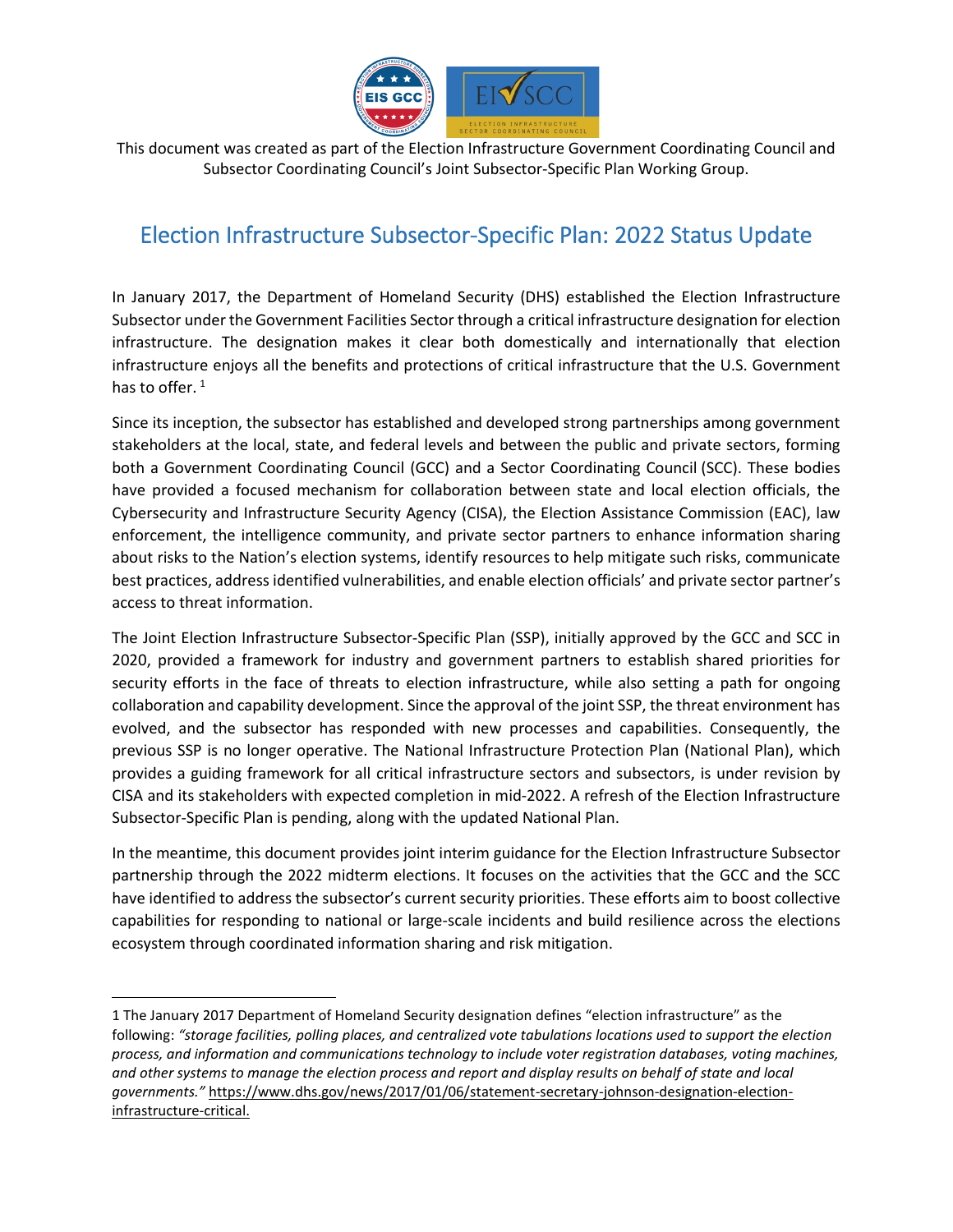# ELECTION INFRASTRUCTURE SUBSECTOR VISION

A unified government and private sector approach to empower the election stakeholder community to build resilience to election infrastructure threats and risks.

# ELECTION INFRASTRUCTURE SUBSECTOR MISSION

To coordinate efforts by state and local election officials, private sector and non-profit partners, and the Federal Government to manage risks and secure election infrastructure against new and evolving threats.

## Current Issues

#### **Addressing Physical Security for Election Facilities and Personnel**

In the lead up to and the aftermath of the 2020 general election, public officials and private individuals whose jobs involved administering elections or supporting those who administer elections became the subject of threatening communication and conspiracy theories. Election facilities, including government offices and tabulation centers, became the focus of protests or other activity. Private industry facilities were also targeted by protests or others making threats and/or looking to disrupt business operations.

State and local election officials must balance security with access and transparency. Election officials operate on principles of open public access and transparency, which can create challenges for adopting physical security principles and practices to protect workers and employees. Voting sites can be soft targets due to their open access and limited security barriers, and Election Day workers are mostly temporary employees.

CISA currently provides the public and private sectors with access to a diverse array of trainings, exercises, and best practice resources that focus on prevalent physical security attack methods (e.g., active shooter, vehicle ramming, and bombing), along with corresponding protective measures through [Physical Security](https://www.cisa.gov/sites/default/files/publications/physical-security-of-voting-location-election-facilities_v2_508.pdf)  [of Voting Locations and Election Facilities](https://www.cisa.gov/sites/default/files/publications/physical-security-of-voting-location-election-facilities_v2_508.pdf) guidance that election officials and private sector partners can use to improve their physical security posture. [Community-based resources](https://www.dhs.gov/CP3) are also available through the DHS Center for Prevention Programs and Partnerships to help prevent individuals from radicalizing to violence.

In July 2021, the U.S. Department of Justice (DOJ) created the Task Force on Threats Against Election Workers to lead the federal law enforcement response to threats to the election community and, where appropriate, to criminally investigate and prosecute such threats. In addition to repeated informal communications and outreach, DOJ leadership and representatives from the Task Force provided numerous presentations to the election community on threat collection, preservation, and reporting including in meetings with National Association of Secretaries of State (NASS), National Association of State Election Directors (NASED), Election Center, and a variety of other stakeholder groups.

CISA's Last Mile effort provides customizable posters that jurisdictions can post in their offices detailing state-specific laws governing threats, harassment, and other relevant activity, as well as contact information for federal, state, and local law enforcement. CISA has also provided resources on doxing [prevention](https://www.cisa.gov/sites/default/files/publications/CISA%20Insight_Mitigating%20the%20Impacts%20of%20Doxing_508.pdf) to help members of the subsector take steps to protect their personal information before it can be made public. Finally, the EAC created a [webpage](https://www.eac.gov/election-officials/election-official-security) aggregating information for election officials experiencing threats, including mental health resources for those experiencing threats, harassment, or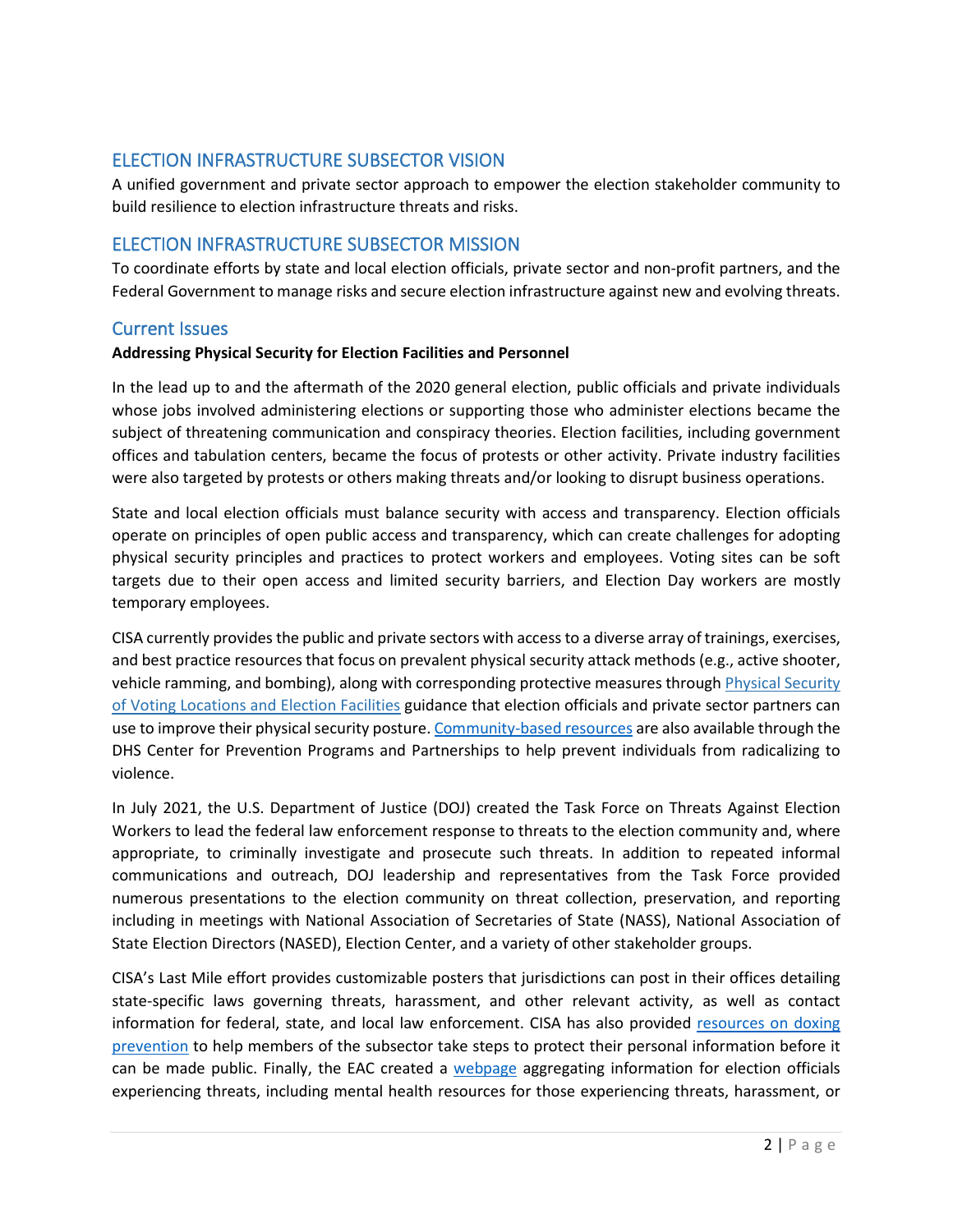other unwelcome communications. There is ongoing work to be done to ensure the safety of both election facilities and members of the subsector themselves, including the formal development of protocols for reporting such hostile activity.

### **Managing Risks to the Supply Chain**

The federal government has prioritized efforts to raise awareness around the risks associated with industry supply chains and related products and/or services that may contain potentially malicious functionality, are counterfeit, or are vulnerable due to manufacturing and development practices. Understanding and adopting processes to assure product integrity, security, resilience, and quality are all considerations for Supply Chain Risk Management (SCRM) efforts.

In response to Executive Order 13873, CISA's Information and Communications Technology (ICT) SCRM Task Force worked with industry and government partners to:

- Develop a standardized taxonomy of ICT elements (e.g., hardware, software, and services)
- Perform critical assessments on these ICT elements with appropriate stakeholder input
- Assess the national security risks stemming from vulnerabilities in ICT hardware, software, and services including components enabling [5G communications.](https://www.cisa.gov/5g)

Representatives of the Task Force have met with Election Infrastructure SCC leaders to keep industry partners apprised of their progress.

In June 2021, the Election Infrastructure SCC established a Sector Coordinating Council SCRM Working Group to explore potential practices and risk mitigation efforts within the subsector. The SCRM Working Group seeks to assist election technology providers and election officials with procurement practices around election-related software, hardware, and services to assess and reduce risks to the election jurisdiction and their supply chain partners. In today's global economy, it is almost impossible not to rely on a supply chain that stretches to all parts of the globe. As such, supply chain risk management is necessary to ensure that election officials and their supply chain partners only procure election-related software, hardware, and services from legitimate sources that have a program in place to ensure supply chain integrity.

In February 2022, the SCRM Subgroup on Ballot Paper issued a white paper outlining risk mitigations for subsector partners regarding ballot paper and envelopes. The Working Group also released a document in March 2022 as an introduction on how organizations and downstream supply chain partners, including election officials, can better secure their supply chain. It seeks to provide the following information related to election supply chain risk management:

- Provide SCRM Working Group guidance on election software related supply chain risk management in order to assist others when procuring election related software, hardware, and services;
- Leverage existing resources provided by CISA and the ITC SCRM Task Force;
- Provide checklists and other resources that technology providers and election officials may use to assess their election software supply chain risk management strategy;
- Identify best practices regarding software supply chain risk management within the election community; and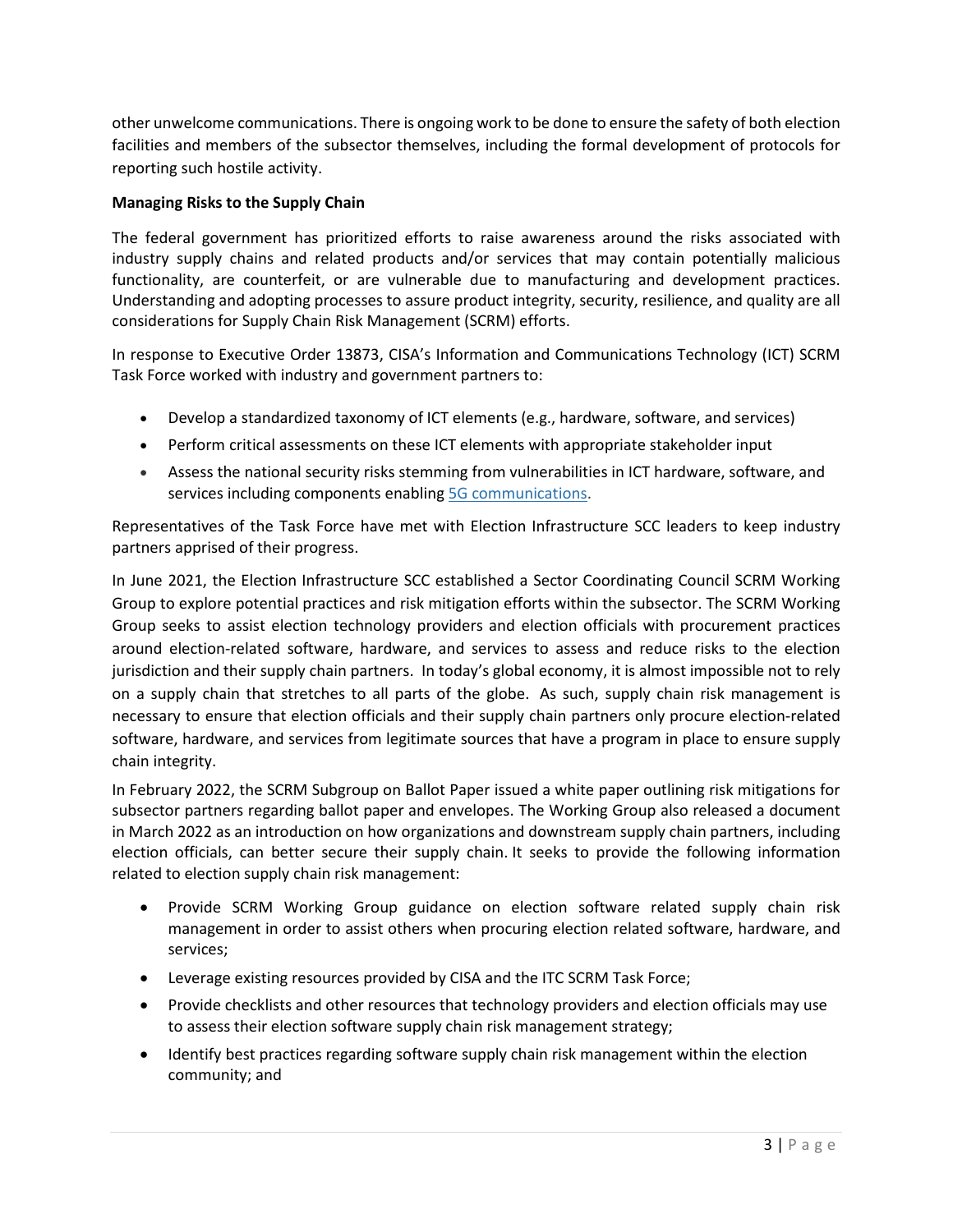• Share resources through the election community to increase awareness of supply chain risk management practices.

This work compliments efforts by a range of stakeholders to update the federal Voluntary Voting System Guidelines (VVSG<sup>2</sup>), approved by the U.S. Election Assistance Commission (EAC). These guidelines cover design, development and testing specifications for accuracy, security, functionality, privacy, usability and accessibility of certified voting systems. Voting system manufacturers who submit voting system to the EAC for testing and certification currently provide a range of product and component sourcing and supplier information to the federal government.

## **Securing Chain of Custody**

Prolonged public attention on the administration of elections means that the processes by which election officials secure equipment and materials are under a microscope. Referred to as "chain of custody," these processes include how officials ensure the continued integrity of everything from ballots to pollbooks to voting machines during their life cycle, including their control or transfer from place to place or person to person. This may also extend to digital information or records to ensure that integrity and confidentiality are not compromised. While each state and territory have their own jurisdiction-specific requirements, it is critical that election officials also understand the role that chain of custody procedures play in the broader security of the election ecosystem. In addition, most private sector election support providers have contractual agreements outlining permissions for third-party access to equipment.

According to DHS, chain of custody threats can result in unscheduled disruptions (i.e., equipment malfunction), criminal incidents and terrorist attacks, cyber incidents, supply chain attacks (exploiting vulnerabilities to cause system or network failure), or foreign influence operations (to spread misinformation or undermine democratic processes). Specific to elections, the loss of physical or digital control of chain of custody can result in election offices being unable to provide assurance that equipment or records have not been tampered with or manipulated in violation of established processes.

In 2021, both [CISA](https://www.cisa.gov/sites/default/files/publications/cisa-insights_chain-of-custody-and-ci-systems_508.pdf) and the [EAC](https://www.eac.gov/election-officials/chain-custody-best-practices) issued guidance documents on chain of custody focusing on critical infrastructure generally, and elections. Additionally, a recently developed CISA training, "Building Trust [through Secure Practices",](https://www.youtube.com/watch?v=LiCxQJl5wik&list=PL-BF3N9rHBLLv_JTmmPqVWWrMgFFUCiuf&index=5) addresses implementing and communicating chain of custody procedures. More education and training are needed to help election officials develop and implement chain of custody protocols, including how they pertain to the integrity of the greater subsector.

In addition to educating members of the subsector on chain of custody procedures, state and local election officials must educate their stakeholders—legislators, appropriators, and voters—on these processes to inform decision making and combat mis-, dis-, and malinformation. Further training resources from the GCC on chain of custody can help state and local election officials more effectively communicate on this topic.

<span id="page-3-0"></span><sup>&</sup>lt;sup>2</sup> Voluntary Voting System Guidelines | U.S. Election Assistance Commission (eac.gov)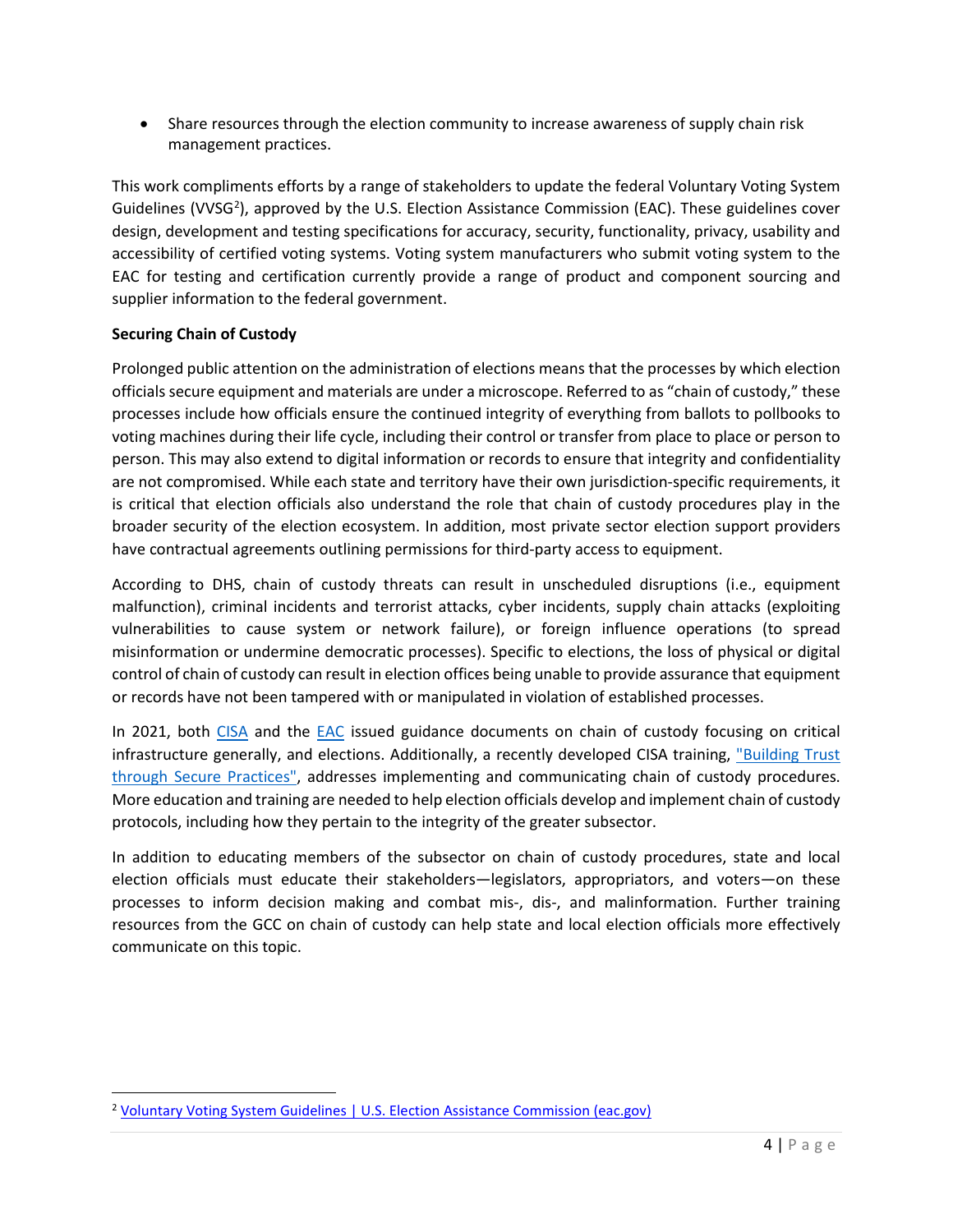#### **Countering Election Mis-, Dis-, and Malinformation**

Misinformation, disinformation, and malinformation (MDM) have long posed a threat to election security and integrity.<sup>[3](#page-4-0)</sup> While often inadvertent, misinformation provides voters with inaccurate guidance, such as the incorrect voter registration deadline or voting location, and can be damaging to the point of disenfranchising voters. The malicious forms of MDM are tools used to intentionally confuse voters and undermine confidence in the election process. Taken to their extreme, MDM can result in threats or violence against election workers, officials, or volunteers.



Individual election officials, industry providers, and other organizations represented by subsector councils have implemented efforts to counter MDM. For example, NASS launched the **#TrustedInfo initiative** to encourage voters to get election information directly from election officials. CISA developed a Rumor [Control webpage](https://www.cisa.gov/rumorcontrol) and many individual states and local election jurisdictions and several election technology providers also produced "rumor control" or "myth vs. fact" webpages to provide accurate information about election administration, technology, and security and to dispel MDM and voter confusion.

After the 2020 election, the GCC and SCC launched the Joint Mis/Disinformation Working Group to leverage opportunities to coordinate efforts across the subsector. Thus far, the working group has created two products to help state and local election officials and industry providers prepare for and respond to risks of MDM: the [Rumor Control Page Start-Up Guide](https://www.cisa.gov/sites/default/files/publications/rumor-control-startup-guide_508.pdf) and the [MDM Planning and Incident Response](https://www.cisa.gov/sites/default/files/publications/mdm-incident-response-guide_508.pdf)  [Guide for Election Officials.](https://www.cisa.gov/sites/default/files/publications/mdm-incident-response-guide_508.pdf) The Joint Mis/Disinformation Working Group provides a forum through which the subsector can continue to identify challenges in countering MDM, and it will continue to produce resources for addressing such challenges.

Another approach the subsector has taken to addressing MDM is promoting adoption of the [.gov top level](https://home.dotgov.gov/about/elections/)  [domain,](https://home.dotgov.gov/about/elections/) available exclusively to U.S. governments. Getting information from a .gov website or email address allows the public to have confidence the information they are viewing is from an official government source. As of April 2021, the .gov program is administered by CISA and is available at no cost. Finally, the information sharing mechanisms discussed below provide information and tools for building awareness of MDM narratives and countering them.

<span id="page-4-0"></span><sup>3</sup> National Intelligence Council, *Foreign Threats to the 2020 US Federal Election*. Intelligence Community Assessment, ICA 2020-00078D, March 10, 2021[, https://www.dni.gov/index.php/newsroom/reports](https://www.dni.gov/index.php/newsroom/reports-publications/reports-publications-2021/item/2192-intelligence-community-assessment-on-foreign-threats-to-the-2020-u-s-federal-elections)[publications/reports-publications-2021/item/2192-intelligence-community-assessment-on-foreign-threats-to-the-](https://www.dni.gov/index.php/newsroom/reports-publications/reports-publications-2021/item/2192-intelligence-community-assessment-on-foreign-threats-to-the-2020-u-s-federal-elections)[2020-u-s-federal-elections.](https://www.dni.gov/index.php/newsroom/reports-publications/reports-publications-2021/item/2192-intelligence-community-assessment-on-foreign-threats-to-the-2020-u-s-federal-elections)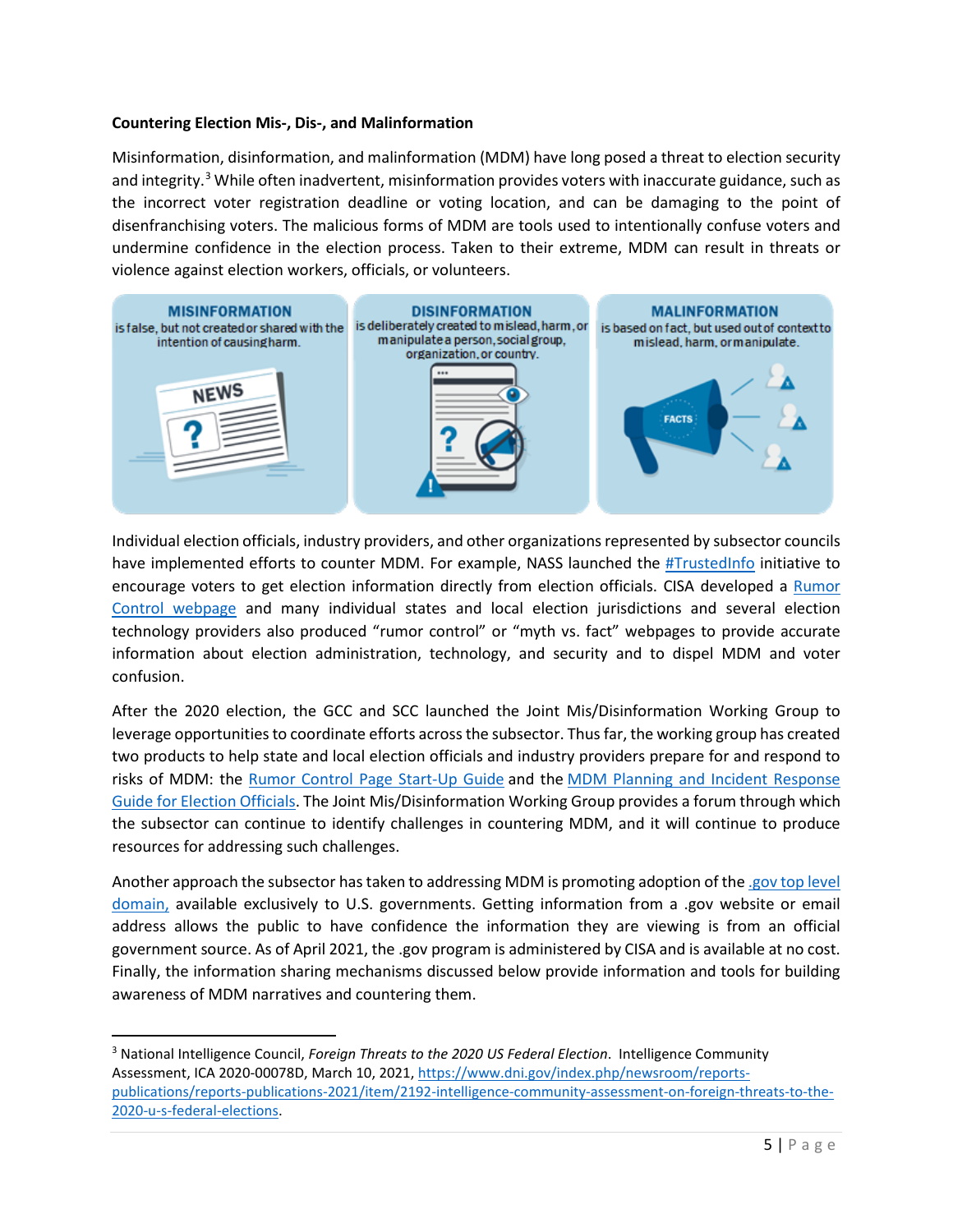#### **Information Sharing at the Classified and Unclassified Levels**

Since its inception, the Subsector Coordinating Council's initial goals and accomplishments focused on the improvement of information sharing. The GCC established the [Elections Infrastructure Information](https://www.cisecurity.org/ei-isac)  [Sharing & Analysis Center \(EI-ISAC\)](https://www.cisecurity.org/ei-isac) to support incident response, trend analysis, and information sharing across the subsector. SCC members belong to the EI-ISAC as supporting members and benefit from the information sharing it provides. An ongoing goal of the GCC and SCC is to increase membership in the EI-ISAC among small to medium-sized election jurisdictions and industry providers. EI-ISAC membership has surpassed 3,000 entities and continues to grow.

The Elections Industry Special Interest Group (EI-SIG) was separately formed by industry technology manufacturers in 2018 through the Information Technology Information-Sharing and Analysis Center (IT-ISAC). The EI-SIG continues to serve as an important vehicle for information-sharing, training, and industry-focused security initiatives, including adoption of organizational coordinated vulnerability disclosure policies.

Subsector members regularly receive threat information from the U.S. intelligence community through ISACs and other avenues, such as classified and unclassified briefings. These briefings from DHS and its federal partners, including the Federal Bureau of Investigation (FBI) and the Office of the Director of National Intelligence (ODNI), allow election officials and industry providers to remain updated on cybersecurity threats and influence operations from foreign adversaries. The subsector continues to add election officials and industry providers to the Election Infrastructure Subsector Clearance Program so they have access to appropriate classified briefings.

Although both the Election Infrastructure Subsector Clearance Program and the EI-ISAC help distribute information, the GCC and SCC continue to advocate for the intelligence community to rapidly downgrade and share actionable intelligence. Unclassified or For Official Use Only briefings and documents can be shared more broadly within the subsector, especially with local election officials, the vast majority of whom do not have security clearance but need access to information to secure their systems and staff. Unclassified briefings also allow the election community to benefit from expertise in the private sector, which can provide a different perspective from the federal government.

The subsector is increasingly looking for ways to share information on physical security threats to election infrastructure, voting locations, and personnel. As the 2022 midterm elections approach, the Subsector Councils acknowledge an ongoing need for improvement related to physical security information sharing, including the development of information sharing protocols.

The GCC continues to encourage use of its voluntary Threat Information Sharing and Incident Reporting Protocols across the subsector. These protocols ensure information is appropriately shared across jurisdictions so that when one jurisdiction is facing a threat, the other jurisdictions can monitor for the same threat. The protocols also guide election officials to incident response resources.

The SCC updated its general guidance incident reporting for member organizations in 2021 and continues to utilize this framework subject to all federal, state, and local requirements for such notifications.